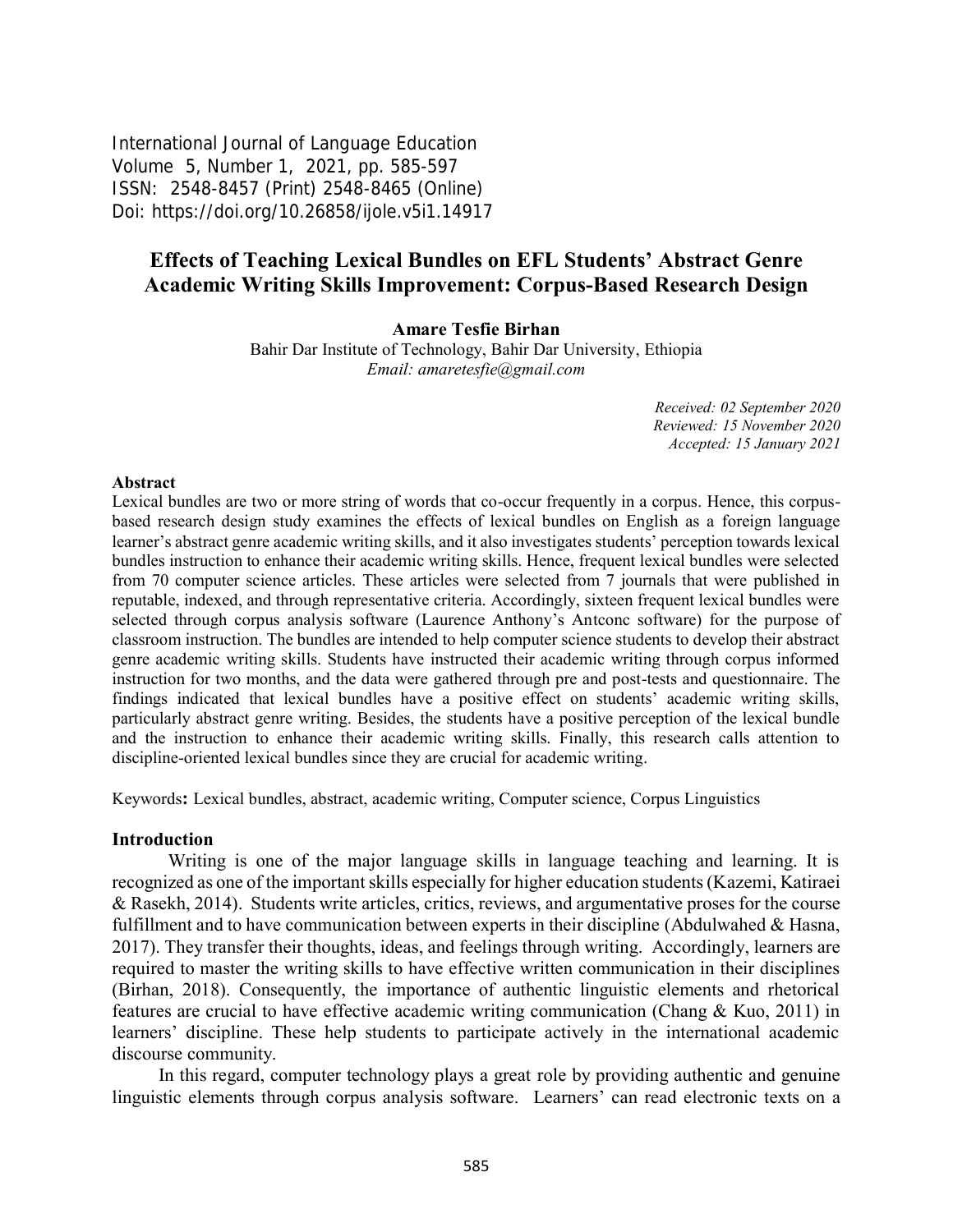computer, access massive data which can be used in writing assignments, correct grammatical and spelling mistakes, calculate and compare the frequency of words and translate written texts (Hyland, 2003; Alshaar & Abuseileek, 2013; Lee, Warschauer & Lee, 2017). Corpus also provides authentic linguistic elements that can satisfy the communicative language needs of the learners (Yoon & Hirvela, 2004).

The learners can access the authentic language data though computer software, concordance program. For instance, with the help of digital language corpora, researchers could uncover the formulaic nature of language use (Salazar, 2014). These enable students' linguistic competence (Millan, 2010) that they require to write effective and efficient academic text (Paquot, 2010). Among these linguistic competences, lexical bundles are the one that helps writers to develop academic writing fluently and accurately (Esfandiari & Barbary, 2017). They occur more frequently in academic discourses.

## **Literature review**

Lexical bundles in academic writing

Lexical bundles are defined as "the most frequently recurring sequence of words" Biber & Barbieri, 2007, p. 264). They are chunks or clusters (Hyland, 2008) that are recurrent sequences of words which are extracted from a given corpus using a computer program (Salazar, 2014). They are a part of a large family of formulaic language (Jalali & Moini, 2014; Jalali, Moini & Arani, 2015) that occurs together (Allan, 2016; Salazar, 2014; Wright, 2019) with certain words.

According to Cortes (2015, p.205), lexical bundles are "uninterrupted strings of three or more words that frequently recur in a register; they are identified empirically by running a computer program in a corpus of language texts." They are neither idiomatic nor complete linguistic structural units (Biber, et al., 1999; Cortes, 2006). Lexical bundles are three or more words that frequently occur in a particular register. These combinations of words must re-occur repeatedly in order to be considered as lexical bundles. Researchers such as (Biber, et al 2004; Hyland, 2008) mentioned that a string of words is considered as lexical bundles if they recur at least ten times per millions of words in a register

Functionally, lexical bundles are categorized into three: stance markers, discourse organizers, and referential expressions (Biber, Conrad & Cortes, 2004; Kashiha & Heng, 2014). Stance bundles (for instance, *it is possible to, it can be used to*, *the fact that*, *it should be noted that, as can be seen*, *I don't know if, I think it was, you know what I, I do not think so*, etc.) are used to express the writers' positions, arguments and attitudes towards the proposition in their academic writing (Biber, Conrad & Leech, 2002; Dontcheva-Navratilova, 2012). According to Biber et al., (2004), these lexical bundles are used to express the certainty or doubts of the writer.

Discourse organizer bundles, on the other hand, are used to link ideas that are mentioned prior and the idea that are being mentioned. Biber et al., (2004) mention that discourse organizers use as a topic introduction and topic clarification and elaboration. These bundles include, *on the other hand, in addition to the, in the present study, as shown in figure,* and lexical bundles that use to elaborate ideas and bundles are such as *in this chapter, if you look at, what do you think,* etc, that use to introduce topics or ideas in writing.

Similarly, *R*eferential expression bundles are used to make direct reference to physical or abstract entities (Biber, et al., 2004). These include identification/focus (*this one of the, of the thing that*, *one of the most, and this is,* etc. imprecision indicators (or *something like that*, and *things like that*) specification attributes (*there is a lot of*, t*he rest of the, percent of the, etc* and time/place/text references (*at the same time, shown in figure X, at the end of, in the united states, etc,.*).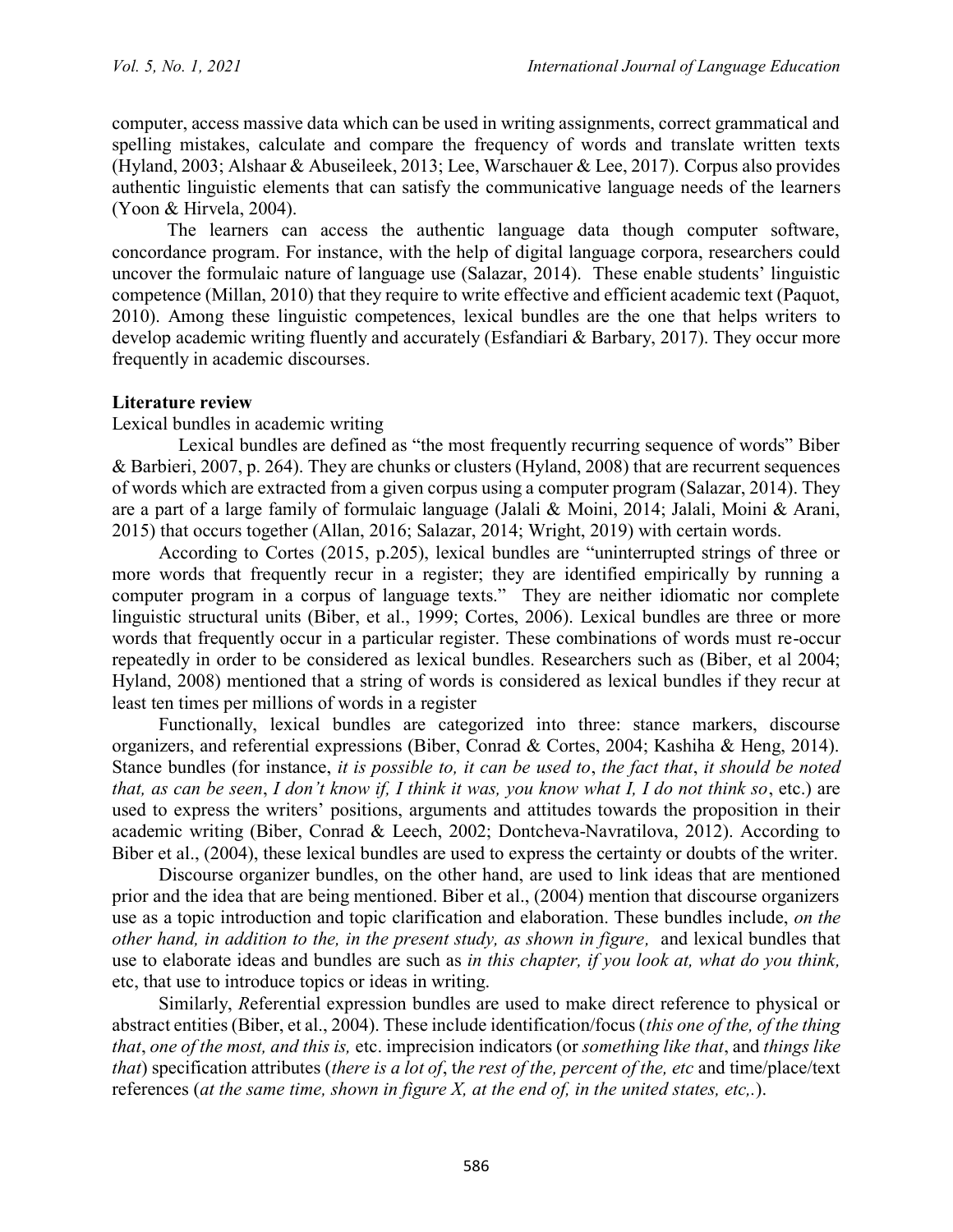They occur differently in different genres (Samraj, 2005). Corpus related researches explore that writers use different linguistic structures such as bundles in different genres and registers. For instance, researchers (Adel and Erman, 2012; Biber, 2016; Cortes, 2004; Qin, 2014; Pan, Reppen, and Biber, 2016 and Hyland, 2008) investigated lexical bundle usage among native and non-native speakers and between articles from different disciplines. These researchers mentioned that there was a considerable difference between non-native and native academic writings and between articles in different disciplines. Similarly, genre-based lexical bundle usages were discussed by (Wright, 2019; Niu, 2015; Jalali & Moini, 2014). They stated that there were lexical bundle differences between academic writing genres.

Similarly, some researchers explore the effects of lexical bundles instruction on students' language learning. To mention, Crossley and Salsbury (2011) studied the lexical bundles' effect on English second language speakers and reported that lexical bundles increase students' accuracy in their speaking. Cortes (2006) studied the effects of teaching lexical bundles on students' writing in intensive history classes. Cortes reported that no difference was observed between pre-and post instruction production of lexical bundles. However, the researcher reported that the students increase their awareness and interests in the lexical bundles. Kazemi, Katiraei and Rasekh (2014) also studied the impact of lexical bundles on students writing skills. They reported that the instruction helped students with their writing skills. Petrovska (2012) also studied teaching lexical bundles and Macedonian tourism discourse, and the researcher recommended that tourism students need to have lexical bundles knowledge as they are important to develop their competence in language learning. Accordingly, lexical bundles instruction regarded as a crucial linguistic content in language teaching in general and teaching academic writing skills in particular.

## *Lexical bundles in abstract genre writing*

An abstract is one of the most important academic writing genres that play a great role in academic writing (Khedri, Heng & Ebrahimi, 2013). Jiang and Hyland (2017, p. 2) also mention that "it becomes an important genre in all knowledge fields, playing a crucial role in persuading readers, and reviewers to take the time to go further into the paper itself." It gives a general understanding of the subject matter.

In an abstract, the writer explains in short and precise through a problem-solution framework (Samraj, 2005) in order to attract and convince the readers to continue their reading. Accordingly, it is expected to employ research-oriented, text-oriented, and participant-oriented lexical bundles (Salazar, 2014) in order to transfer the writer's ideas successfully. According to Belyakova (2017, p. 29), "research article has mainly been preoccupied with its rhetorical organization and linguistic features such as tense, voice and authorial stance." Therefore, according to Hyland (2008, p. 5), "lexical bundles help to shape text meanings and contributing to our sense of distinctiveness in a register." Thus, the writer uses different lexical bundles in different registers and academic genres. There are lexical bundles variability among genres (Hyland, 2012). Consequently, this research focuses on two or more string of words the recure words or lexical bundles that occur frequently in the selected research article abstracts.

According to Vo (2019), the writer's lexical knowledge is considered as a significant development stage of the writing ability. They are fundamental for language production in general and academic writing in particular (Allan, 2016); They facilitate communication (Schmitt  $\&$ Carter, 2004), or social interaction (Jalali & Moini, 2014), to gaining a communicative competence (Hyland, 2012), and second language academic literacy acquisition (Shin, Cortes & Yoo, 2018); "they are crucial for fluent linguistic production and a key factor in successful language learning"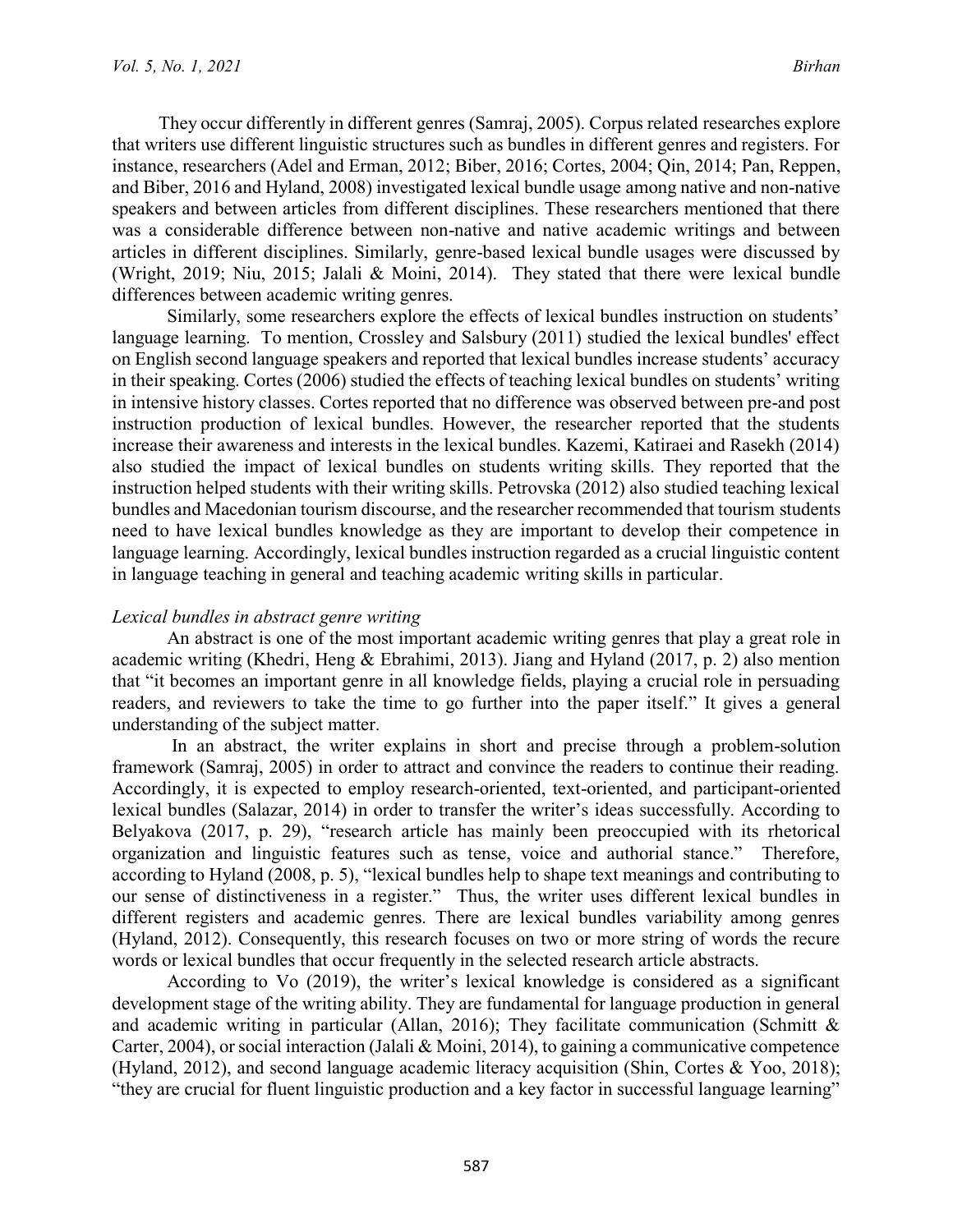(Hyland, 2008, p.4). They serve as specific spoken and written discoursal purposes (Chen & Bakar, 2010); lexical bundles help to construct the writer's identity and indicate the disciplinary conventions.

#### The context.

Bahir Dar Institute of Technology is one of the institutes of Bahir Dar University, Ethiopia. The students who learn in this institute take writing courses to instruct them on how to write different kinds of academic writing and to raise their awareness about the linguistic structures and rhetoric features that are used in different disciplines. However, the students use the same teaching material though their field of study is different. Researchers such as Aklilu (2015), complained that the teaching material used by the institute of technology, Bahir Dar university did not contain authentic academic writing vocabulary that satisfies their academic writing needs. According to the researcher, this hampers students to have effective academic writing communication.

Consequently, I conducted a preliminary study by selecting computer science students. The preliminary study aimed to explore the presentation of phraseology units such as lexical bundles in the teaching material, the students' usage of these lexical bundles in their project report and compared with articles published by international reputable and journals. The students' project reports and the teaching material were collected and analyzed the coverage of lexical bundles through Laurence Anthony's Antconc software. Thus, the finding indicated that students rarely used lexical bundles in their project reports, and the material rarely includes lexical bundles

Corpus oriented researches revealed that the teaching materials that are used by EFL and ESL students does not accurately reflect the authentic linguistic structures and rhetoric features that frequently occur in students' profession. For instance, Biber (2006) reported that classroom teaching uses lexical bundles about four times as many as textbooks. Barbieri and Eckhardt (2007) also mentioned that most of the teaching materials that are prepared are not based on empirical data and empirical evidence in a way that can satisfy the students' communicative needs. Accordingly, researchers concluded that there is a mismatch between the authentic language and the textbook (Gilmore, 2007; Biber & Reppen, 2002).

In the mentioned institute, though students need to learn academic writing norms within their profession, the teaching material excluded the authentic linguistic elements such as lexical bundles. The material included general vocabulary that doesn't commonly use in specific academic and professional contexts or may not be sufficient enough to address and satisfy their academic communicative needs. Although the importance of students' discipline-specific writing skills in science, engineering, and technology has long been recognized, English language instructors have not implemented discipline-specific writing instruction (Boyd & Hassett, 2000).

Consequently, studies have indicated that computer science students do not have a clear understanding of the function and structure of lexical bundles. Researchers for instance, (Cortes, 2006; Wright, 2019; Jalali and Moini, 2014) also confirmed that non-native writers rarely use lexical bundles in academic writing; they are not familiar with the recurrent sequence of words (Kazemi, Katiraei & Rasekh, 2014); little attention is paid about lexical bundles (Grabowski, 2015). This is the reason that lack of awareness about the structure and function of lexical bundles. The instructors also have not paid enough attention to the role of lexical bundles in academic writing. Accordingly, it is observed that students faced difficulty in using bundles in their academic writing.

Therefore, this research aims to examine the effects of instructing lexical bundles on computer science students' abstract academic writing skills. Though early studies by Cortes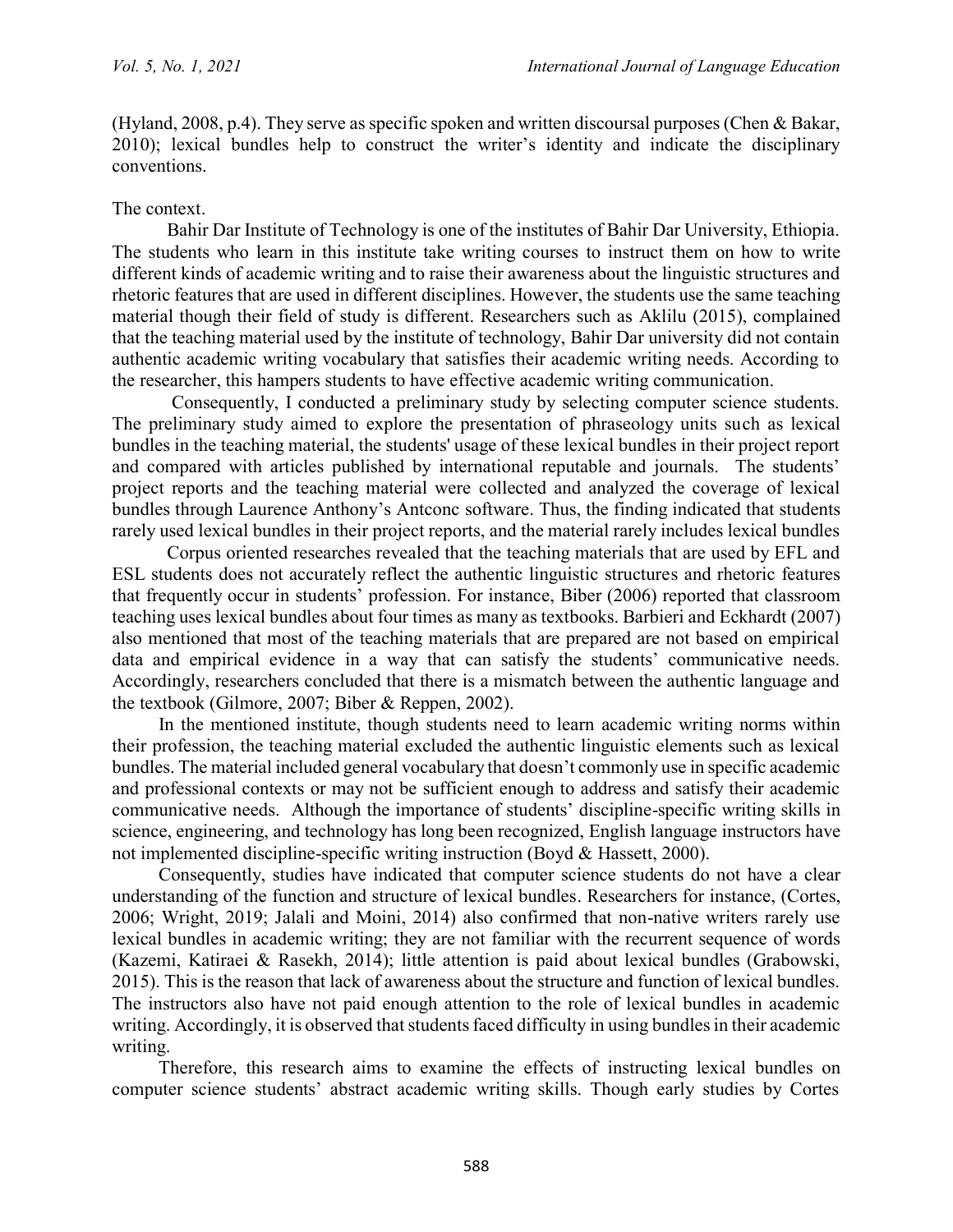(2006), Kazemi, Katiraei & Rasekh (2014) and Kazemi, Kohandani and Farzaneh, (2014) investigated the effects of lexical bundles of history students' academic writing, EFL students' writing and instructors article evaluation skills respectively; they did not address the effects of lexical bundles on computer science students. Besides, they did not focus on academic writing, particularly abstract genre writing. Hence, the above-mentioned researches have a scope and focus limitation. Besides, no study has been investigated the effects of lexical bundles on computer science students' academic writing skills. Besides, researchers such as Jalali and Zarei (2016) recommend for pedagogical intervention on lexical bundles that students use in their target genre. Hence, this research assumed that lexical bundles have an effect on students' academic writing skills.

This research is believed to contribute to the theoretical and practical application of lexical bundles in teaching academic writing skills. Particularly, this researcher helps students to improve their fluency and accuracy while they write their academic writing. Researchers such as (Moynie, 2018; Pang, 2010; Allen, 2010) assert that instructing lexical bundles could facilitate students' fluency and accuracy in their academic writing. Moreover, this research benefits EFL teachers, students, and material writers by indicating the importance of considering lexical bundles in the teaching material, in the syllabus and in classroom instruction.

Based on the above research objective and purposes of research the following research questions were formulated.

- 1. Would students abstract writing difference observe before and after Lexical bundles instruction?
- 2. How do computer science students perceive via lexical bundles to enhance their academic writing skills?.

### **Research method**

### Research design and samplings

The main purpose of this research was to explore the effects of teaching lexical bundles on computer science students' abstract genre academic genre writing. The research used a quantitative data approach. It was designed through quasi-expermental research design particularly, pretestposttest quasi-expermental design was employed (Creswell, 2012). The pre-test was administered before the intervention. Then, the intervention was held for two months. Finally, the post-test was administered.

### *Participants and sampling techniques*

Hence, in the computing faculty of Bahir Dar Institute of Technology, Bahir Dar University, there are four departments (Software Engineering, Information Technology, Information System and Computer Science). Among these departments, the researcher selected Computer Science Department randomly through the lottery method because the researcher assumed it is difficult to include all students who take a technical report writing course in that semester. Therefore, 40 students who took the writing skill course were selected purposively since the intervention was held in the intact group.

### Data gathering instruments

To address the above proposed research questions, the researcher employed tests (pre and posttest) and the questionnaire. Particularly, pre and posttest academic writing tests were gap filling and abstract writing activities; abstract paragraph activities (tests) were marked through selected rubrics such as cohesion, ideas, organization, and conventions. These rubrics were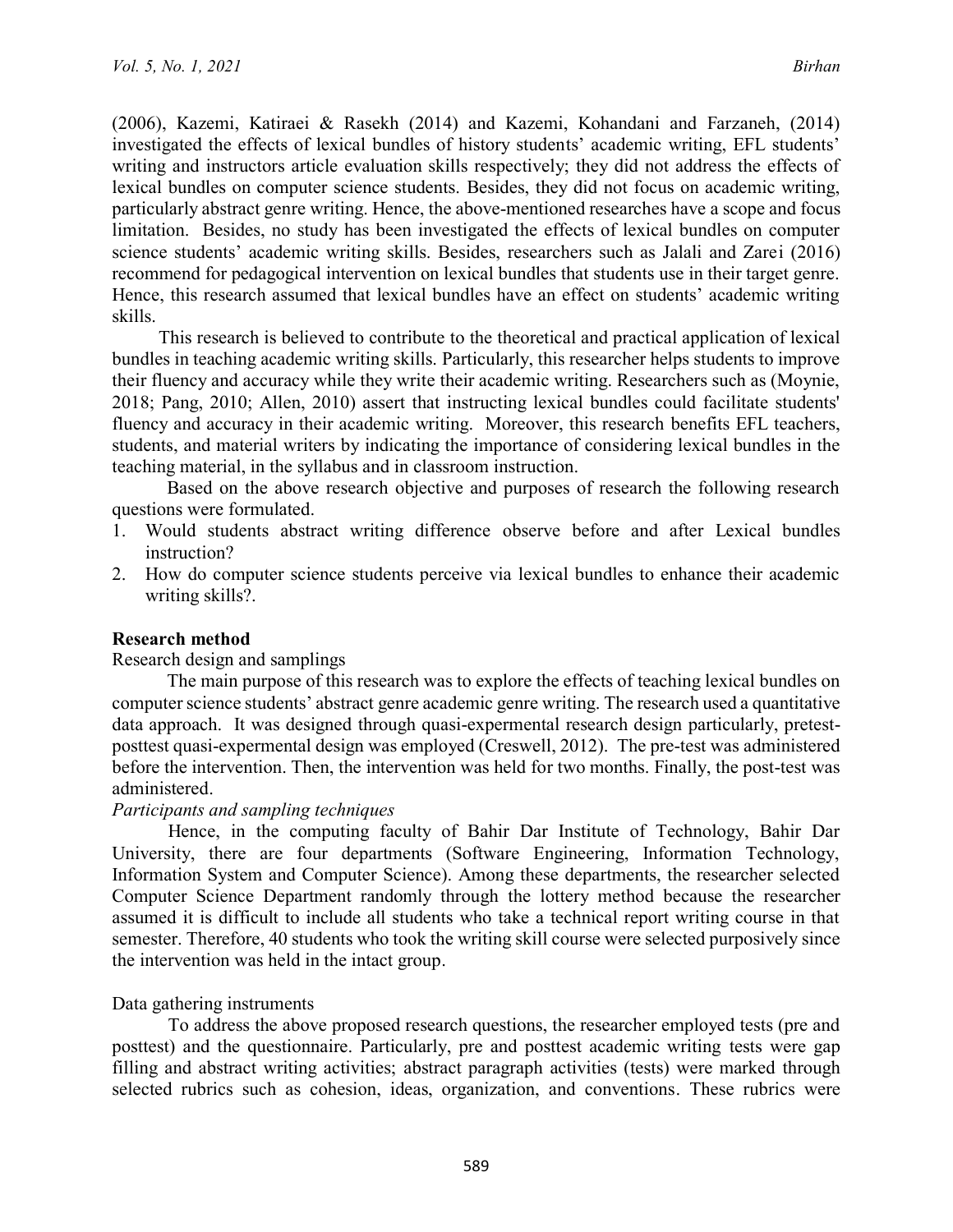adapted from researchers such as Razi, (2015) and Brooks (2012) and checked its validity by English language instructors who have 10 years experiences in higher education. The reliability of the students' academic writing tests, particularly, the paragraph type tests were checked through inter-rater reliability by the kappa coefficient and it was found .75 which was substantial to check the consistency of students' responses.

The other instrument was a questionnaire. The items were adapted from Kazemi, Katiraei and Rasekh (2014). The aim of the questionnaire was aimed to assess the perception of students towards the new (corpus-informed instruction). The questionnaire consists of 10 items which include students' perception regarding lexical bundles, the importance of lexical bundles to their academic writing, the contribution of the intervention, and their perception regarding lexical bundles in their academic writing. The items were prepared through a Likert scale 1-5 (1- strongly disagree, 2- agree, 3- neither agree nor disagree, 4-agree and 5- strongly disagree). Before the questionnaire was administered, the researcher briefed the respondents to avoid any confusion. Its reliability was checked through Cronbach alpha and it was found 0.74, which indicates the questionnaire was reliable.

## Corpora and its procedure

The researcher compiled small corpora for this project's purpose from the selected articles. According to Koester (2006) and Szudarski (2018), small corpora are more appropriate to use for specific purposes. Koester mentions that smaller corpora allow a closer link between the corpus and the context in which the text was produced. Accordingly, research articles were selected from Computers and Geoscience, Computer Science and Information Systems, Electronic Notes in Theoretical Computer Science, Journal of Computer and System Science, Procedia Computer Science, Science of Computer Programming and Theoretical Computer Science based on Gilmore and Millar (2018) assumptions.

- 1. Articles are peer-reviewed and published in influential journals cited in Science Citation Index Expanded, Social Science Citation Index or Scopus. Exceptions are made for specific journals considered to be key or desired outlet for academic work in the Department of Computer Science, and Computer Science Department instructor's suggestions were also considered to select the journals.
- 2. Articles are representative in terms of research topic, author (based on geographical location).
- 3. Journals that have open access policies were also considered.

Accordingly, seven (7) journals were selected, 10 articles each. From these journals, the researcher selected 70 articles. These articles abstracts contain 2,911 word types and 14,242 tokens. The selected articles were downloaded as PdF format, and these were changed into plain text with *Ant file converter* (Windows. 64-bit (1.2.1) version software.

The converted plain text files were cleaned of headers, footers, abbreviations, references, diagrams, and capitalizations, and they were coded to identify easily the article and to check the function in which the bundles are used. Besides, other contents other than abstract were cleaned. These processes help to ensure smooth and accurate data processing (Salazar, 2014). Then, the lexical coverage of the selected abstracts was analyzed by Laurence Anthony's Antconc (window 64-bit, 3.5.8) software. Accordingly, 16 (in this paper, however, may /may not, in the presence of, as well as that, to determine the, in addition, one of the most, the results of which, the purpose of this, our results suggest that, in the form of, at the same time, in the context of, the results obtained) frequently occurring lexical bundles were selected and instructed.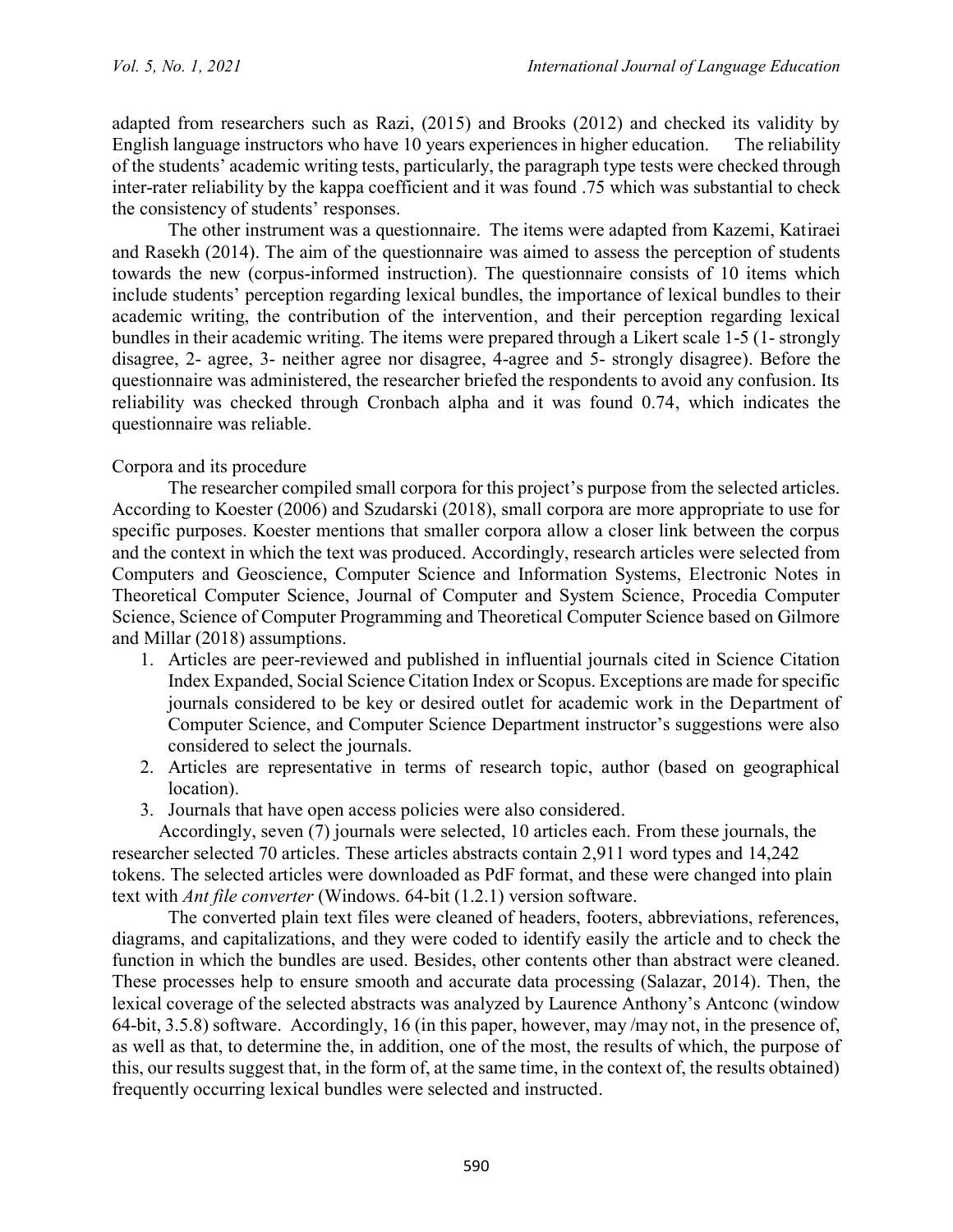## Intervention

The main purpose of this research is to explore the effects of lexical bundles on students' abstract genre academic writing skills. Thus, the students were instructed through lexical bundles informed activities (gap filling, freewriting, and guided writing) for two months. Also, the teacher taught them how to use the lexical bundles and their functions. The teacher gave them model texts that contain lexical bundles. After the clear instruction, the students were given sample abstracts, and they were instructed to identify the lexical bundles and their functions in the given abstract. They also wrote sample abstracts by using the lexical bundles they learned. Besides, they revise their project abstract with the bundles they learned. The student's abstracts were commented by their peers and by the teacher. Lastly, they revised based on the comments given and submitted.

## Data Analysis

As mentioned above, the main tools of this research were quantitative data tools. Accordingly, students' academic pre and post-test data were analyzed through paired sample ttest, since the data distributed normally. The students' questionnaire data was analyzed through descriptive statistics such as percentage and mean.

## **Result and discussion**

Students academic writing skills

As mentioned above, students' tests were analyzed. Accordingly, Table 1 shows the descriptive statistics of students writing skills in the pretest.

Table 1. Mean difference between the pre-test and the post-test of the students writing test

|        |          | Mean | $\sim$ | SD    | SEM  |
|--------|----------|------|--------|-------|------|
| Pair 1 | pretest  | 6.93 | 40     | 2.859 | .452 |
|        | posttest | 9.28 | 40     | 2.909 | .460 |

Thus, the descriptive statistics in Table 1, indicated that students pre-test result mean was 6.93, but, after the intervention, their post-test result mean was improved into 9.28. Accordingly, a considerable difference is observed between the pre-test and the post-test means.

|                           |          | <b>SMD</b>          | Sig. |
|---------------------------|----------|---------------------|------|
|                           | Mean.    | $\operatorname{SD}$ |      |
| Pair 1 pretest - posttest | $-2.350$ | $-6.679$<br>2.225   | .000 |

Table 2. Students' academic writing result difference between the pre-test and the post-test

The inferential statistics also show that there was a significant statistical difference  $(t_{39}=6.679, P<.05)$  between the pre and post-tests. The above data revealed that the students who engaged in the invention perform better in their academic writing; students who learned their technical report writing improved their academic writing. They are able to write coherent abstracts. Although the duration of the interventions varied, the finding of this study has similar results with researchers such as (Kazemi, Katirae & Rasekh, 2014). In addition, Rashtchi and Ali Mohammadi (2017) also found similar results that they concluded the intervention was effective in improving the learners' academic writing skills.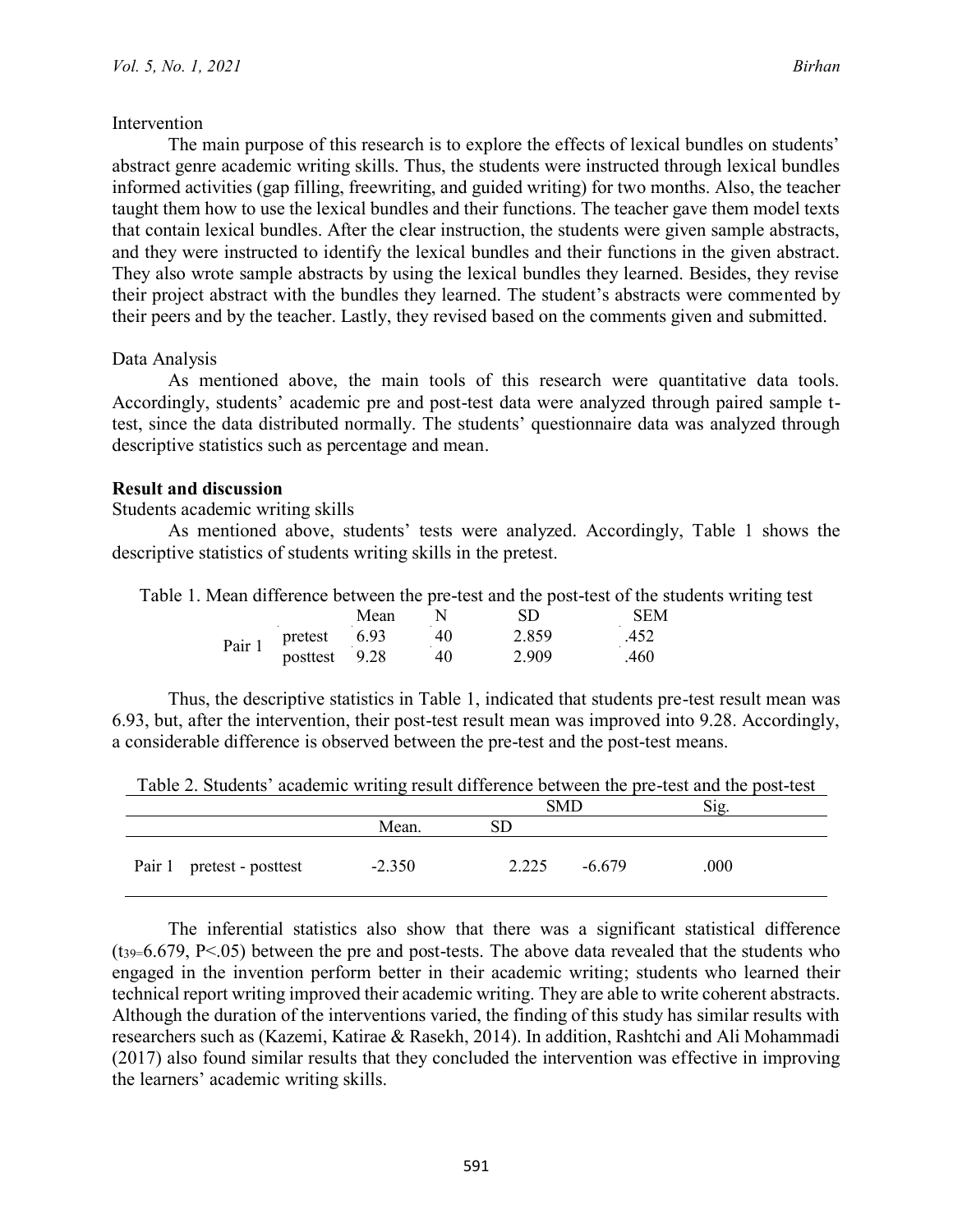The researcher observed that students' awareness about lexical bundles was raised after eight weeks of intervention and they started to use them in their academic writing. Using a variety of lexical bundles indicates that students writing ability is in the developing stage (Engber, 1995). Similarly, this research has similar findings with Kazemi, Kohandani, and Farzaneh (2014) research. These researchers reported that the intervention of lexical bundles enhances the instructor's/reviewer's evaluation of research articles. Rahimi, Momeni and Nejati (2012) also concluded in their research that lexical-based language teaching enhances language skills such as vocabulary and reading.

Accordingly, the students used lexical bundles such as *in this paper, at the same time, our results suggests that, to determine the, as well as that, may/may not and however* more frequently than before. However, this research finding contrasted with Cortes's (2014) fining that the reported no difference between pre-and post-test instruction production of lexical bundles.

Hence, this research indicated that the students should learn lexical bundles that are frequently used in their discipline. According to usage-based theory, language is confined in a specific context in which it is used, and the user shapes language features (meaning and structure) according to the context. Thus, the linguistics types and their meaning are varied according to the context they are used. Baybee and Beckner (2010) and Ibbotson (2013) mention that language is developed with social interaction and the meaning depends on in the context it is used.

## Students' perception

The Students' perception of lexical bundles instruction was computed through mean and percentage. The percentage indicates to what extent the students have a positive or negative perception towards the proposition.

| Items                                                                             | Mean  | $\frac{0}{0}$ |
|-----------------------------------------------------------------------------------|-------|---------------|
| I had difficulties with the lexical bundles                                       | 4.03  | 80            |
| I did not know about the use of lexical bundles before.                           | 4 2 5 | 85            |
| I believe I have got some experience in this program                              | 3.5   | 70            |
| I have some difficulty in using lexical bundles in academic writing               | 3.15  | 63            |
| Lexical bundle instruction gives me experience on how to use them in my future    |       | 76            |
| academic writing                                                                  |       |               |
| The instruction process that I had given for me a great exposure on how to use    | 3.7   | 74            |
| different lexical bundles                                                         |       |               |
| I believe lexical bundles help me produce coherent and organized academic writing | 4.28  | 85            |
| The instruction helps to identify the use of different lexical bundles            |       | 88            |
| I think the instruction enhances my academic writing interest                     | 4.3   | 86            |
| I think lexical bundles are very important to improve my academic writing skills  | 4.47  | 87            |

As shown in Table 3, the majority (85%) of the respondents mentioned that they did not know how to use lexical bundles in their academic writing. Simultaneously, 80 % of the respondents stated that they faced difficulty to incorporate lexical bundles in their academic writing. More importantly, 85 % of respondents perceived that lexical bundles help them produce coherent and organized academic writing; similarly, 87 % of respondents mentioned that lexical bundles are crucial to improve their academic writing.

According to the intervention, 88 % of the respondents believed that the intervention that students had for two months helped them to raise their awareness regarding the different functions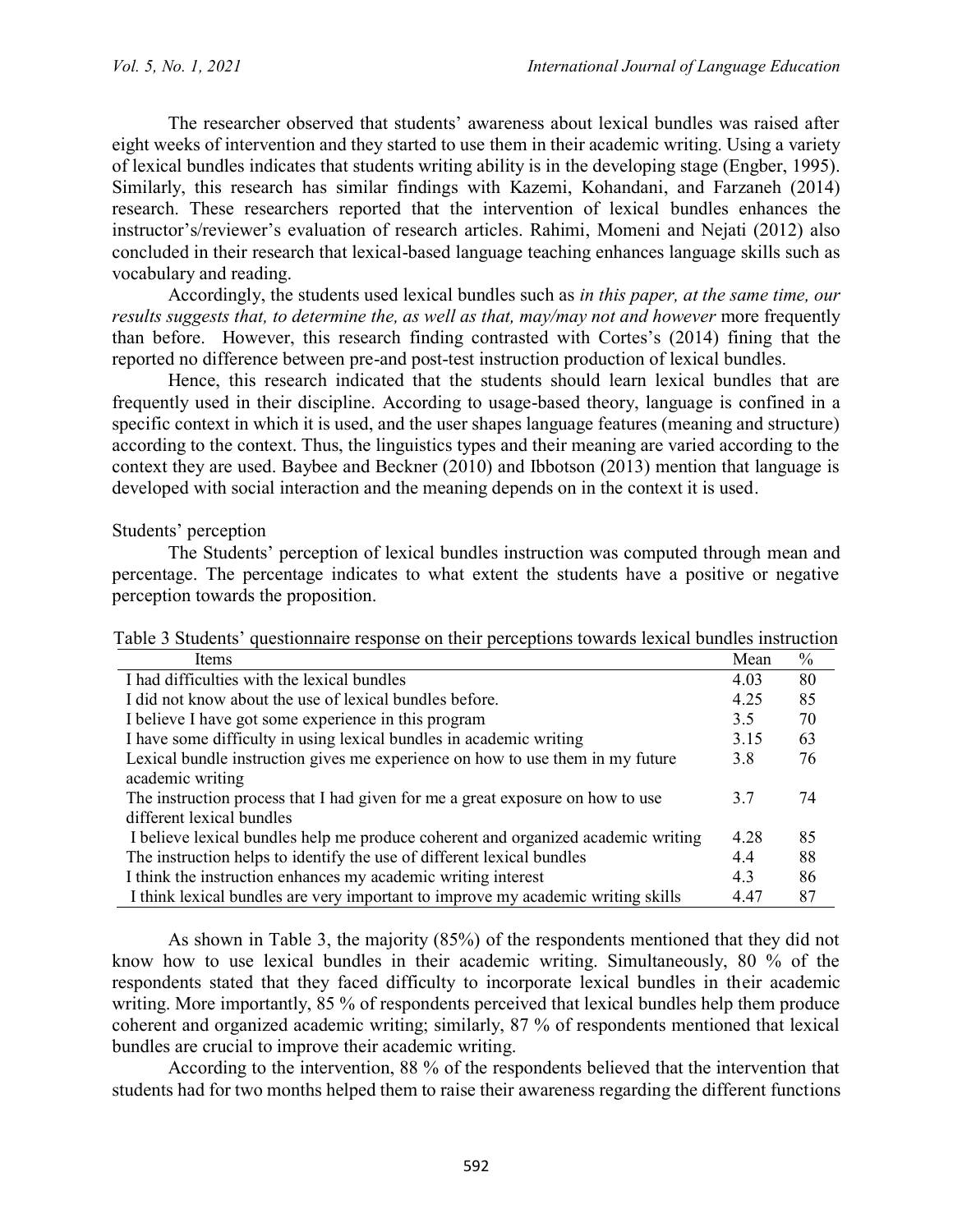of lexical bundles. Though respondents believed with its importance to enhance their academic writing, 63 % of the respondents mentioned that still, they have some gaps regarding lexical bundles. This indicated that students require further assistance regarding using lexical bundles for academic writing. The finding of this research agreed with previous researchers such as (Kazemi, Kohandani & Farzaneh, 2014; Kazemi, Katirael, Rasekh, 2014) findings. They reported that lexical bundles instructions help learners and instructors in their academic writing.

## **Conclusion and implication**

Writing is considered as one of the most crucial skills in territory education, and it is suggested that writers use lexical bundles for effective academic writing skills, and enhance communication among members of academic discipline (Abdollahpour & Gholami, 2018; Ahmadi, Ghonsoly & Fatemi, 2013; Wright, 2019). Community members in a profession use common formulaic language in their academic writing (Durrant & Mathews-Aydinli, 2011). Accordingly, the findings of the present study reveal that computer science students were unfamiliar with the concept and usage of lexical bundles. However, after the intervention, it was observed that students' started to identify the use of different lexical. Moreover, the instruction has a positive effect on students' academic writing skills; they can write organized ideas. Besides, the students can use various lexical bundles to transfer their ideas effectively.

Hence, the findings of this study have several implications for enhancing EFL student's academic writing skills. First, it is important to note that students who do not use authentic and discipline-oriented linguistics structure and rhetorical features cannot effectively communicate in their discipline. It seems promising to use corpus linguistics to consider a student's academic writing needs. Therefore, corpus linguistics analysis gives genuine and authentic linguistic structures such as lexical bundles that frequently occur.

Thus, first, EFL instructors should analyze the authenticity of the teaching material and design academic writing content that satisfies the academic writing needs of their students. Foreign and second language teachers should use corpora to satisfy the communicative needs of students. In academic writing, corpus mediates language learners by raising their awareness about the frequent lexical items used in specific academic writing genre, their structures, collocations, linguistic variations, etc. that are used in the actual communicative environment/contexts/ (Biber, 2009).

Second, they must select the most frequent and pedagogically relevant lexical bundles and instruct them about their use in different contexts. Students should be given more detailed information on the frequent lexical bundles about their use in context (Salazar, 2014). Besides, teachers need to give attention to lexical bundles in order to help students integrate them into their academic writing; the teacher may also focus on specific, professional and contextual lexical bundles that facilitate their level of awareness and understanding.

Finally, this research has some limitations. First, the number of participants in the research was small, and the researcher focused on a single sample study. Second, the researcher selected small numbers of lexical bundles as a case study in one genre. Therefore, this research calls for further study by including an additional number of EFL students. Besides, this research recommends other researchers to conduct a further study by including more than one sample. This shows the extent to which students who participate in the experiment enhances their academic writing because of the intervention. Moreover, further research is needed by considering additional lexical bundles which occur frequently in computer science published articles.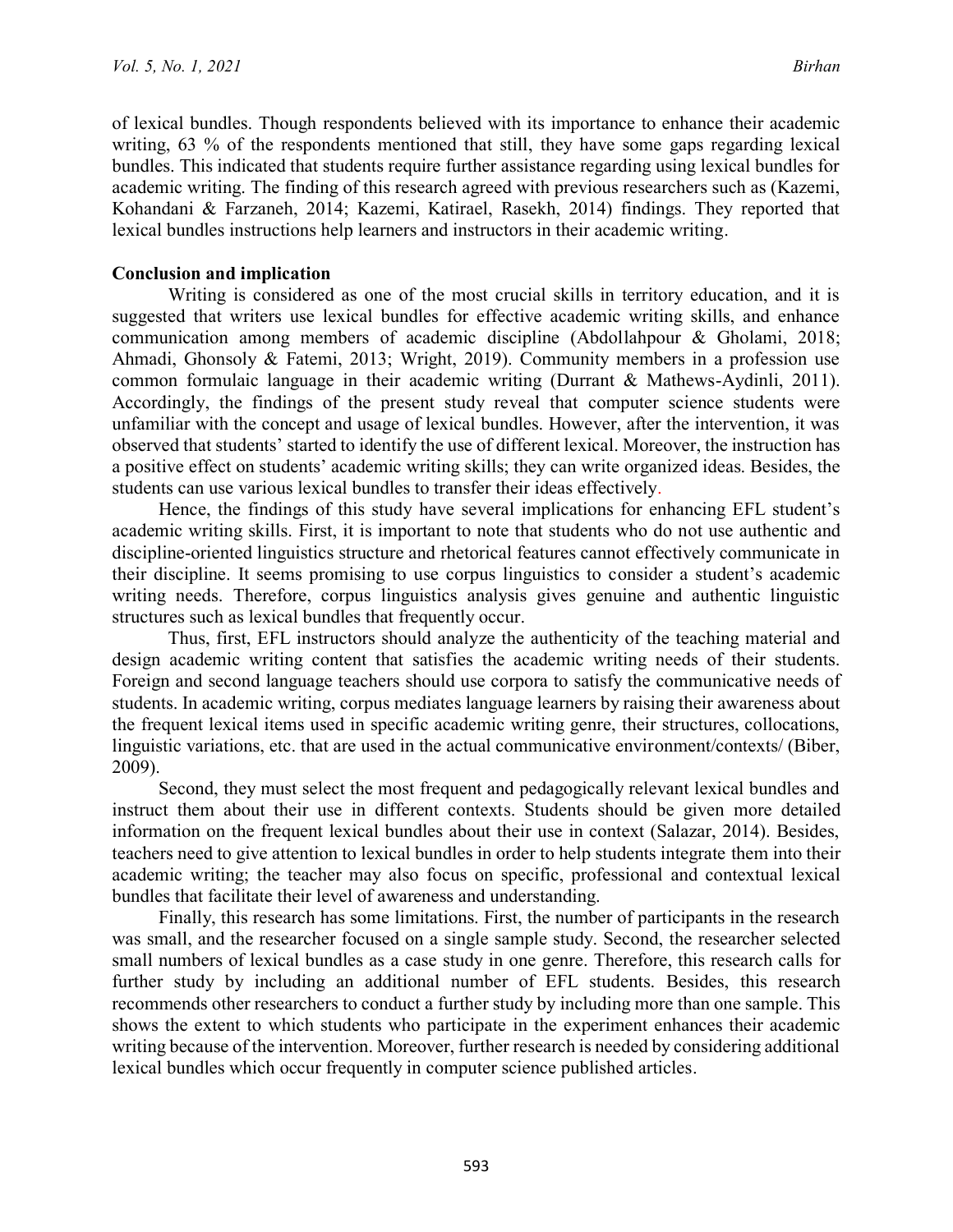Declaration of conflicting interest

The authors state that there is no conflict of interest concerning the publication of this paper.

Funding acknowledgement

The authors received no specific funding for this work.

## **References**

- Abdulwahed, M. & Hasna, M. O. (2017). The role of engineering design in technological and  $21<sup>st</sup>$ century competencies capacity building: comparative case study in the Middles, Asia, and Europe. *Sustainability* 9, 1-23, doi: 10.3390/su9040520.
- Abdollahpour, Z., Gholami, J. (2018). Building blocks of medical abstracts: frequency, functions and structures of lexical bundles. *The Asian ESP Journal, 14*(1)83-111.
- Adel, A., & Erman, B. (2012). Recurrent word combinations in academic writing by native and non-native speakers of English: A lexical bundles approach. *English for Specific Purposes, 31*, 81-92.
- Ahmadi, H., Ghonsooly, B., & Fatemi, A. (2013). An analysis of lexical bundles in research article abstracts by Iranian and Native English-Speaking authors of applied linguistics. *The Asian ESP Journal, 9*(1), 5-25.
- Allen, D. (2010). Lexical bundles in learner writing: An analysis of formulaic language in the ALESS learner corpus. *Komaba Journal of English Education*, 105-127.
- Allan, R. (2016). Lexical bundles in graded readers: To what extent does language restriction affect lexical patterning? *System, 59*, 61-72.
- Alshaar, A., & AbuSeileek, A. F. (2013). Using concordancing and word processing to improve EFL graduate students' written English. *Jaltcall Journal 9*(1), 59-77.
- Aklilu G. (2015). An investigation of the present situation communicative needs in an ESPcontext: Civil Engineering Students in focus. *English for Specific Purpose World 48(*16) 1-19.
- Barbieri, F., & Eckhardt, S. E. (2007). Applying corpus-based findings to form-focused instruction: The case of reported speech*. Language Teaching Research*, 11(3), 319–346.
- Baybee, J. & Beckner, C. (2010) Usage-Based Theory. Retrived on October 11, 2018 from <https://www.unm.edu/~jbybee/downloads/BybeeBeckner2010UsageBasedTheory.pdf>
- Belyakova, M. (2017). English –Russian Cross linguistic comparison of research article abstracts in geoscience. *ELUA 31*, 27-45.
- Biber, D. (2006). *University language: A corpus-based study of spoken and written registers*. Johns Benjamins Publishing Company.
- Biber D. (2009). A corpus-driven approach to formulaic language in English. *International Journal of Corpus Linguistic, 14(*3) 275-311.
- Biber, D. & Barbieri, F. (2007). Lexical bundles in university spoken and written register. *English for specific purposes*, 26(3), 263-286.
- Biber, D., & Reppen, R. (2002). What does frequency have to do with grammar teaching? *Studies in Second Language Acquisition, 24*, 199-208.
- Biber, D., Conrad, S., & Cortes, V. (2004). If you look at….. Lexical bundles in university teaching and textbooks. *Applied Linguistics, 25*(3) 371-405.
- Biber, D., Conrad, S., & Leech, G. (2002), *Longman Grammar of Spoken and Written English.*  England: Pearson Education.
- Biber, D., Johnsson, S., Leech, G., Conrad, S., & Finegan, E. (1999). *Longman Grammar of Spoken and Written English.* Harlow: Pearson Education.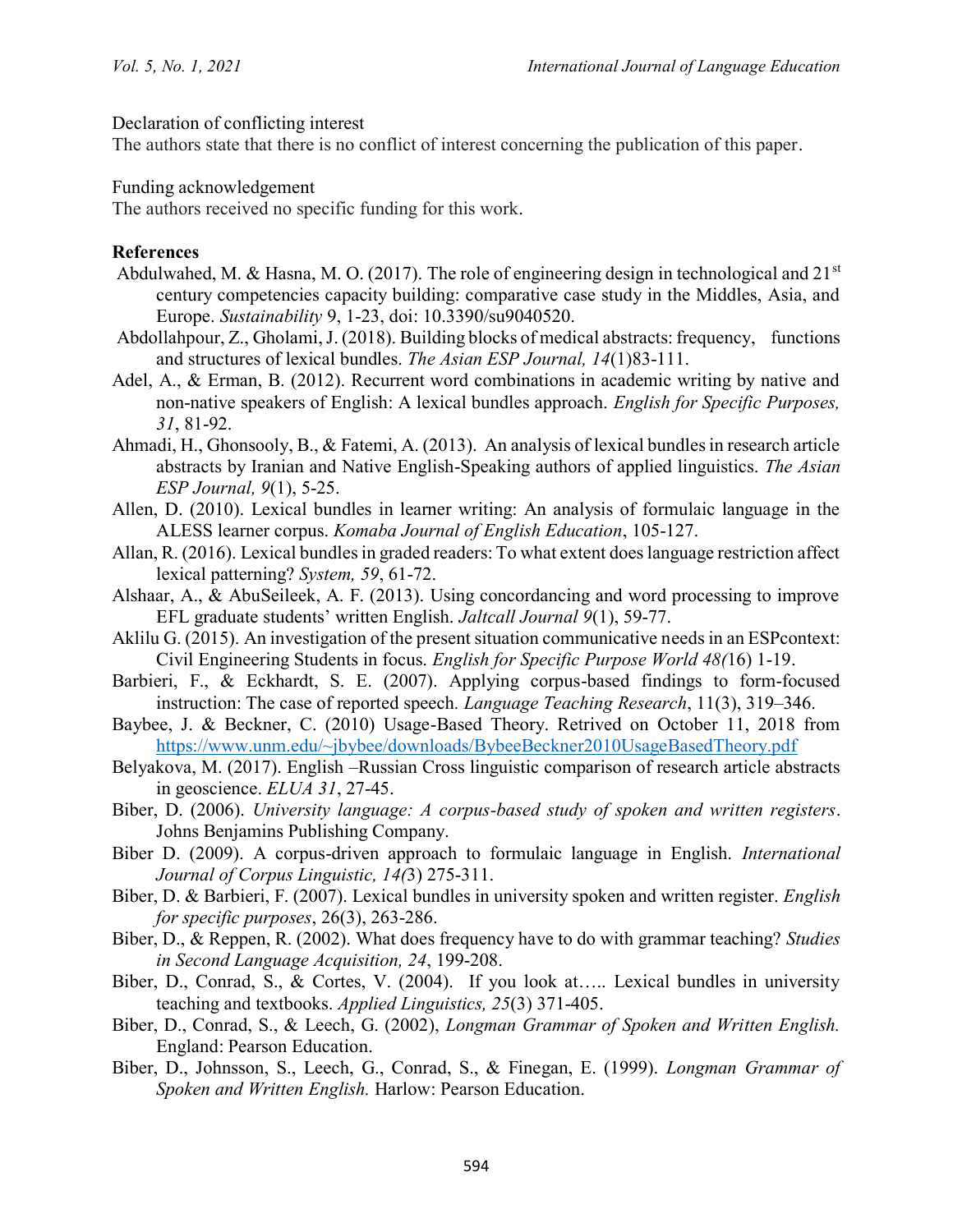- Birhan, A. (2018). Effects of Mastery learning instruction on Engineering Students' Writing Skills development and motivation. *Journal of Language and Education, 4*(4), 20-30.
- Boyd, G., & Hassett, M. (2000). Developing critical writing skills in engineering and technology students. *Journal of Engineering Education,89* (4), 409-412.
- Brooks, G. (2012). Assessment and academic writing: a look at the use of rubrics in the second language writing classroom. *Kwansei Gakuin University Humanities Review, 17*, 228-240.
- Chen, Y., & Baker, P. (2010). Lexical bundles in L1 and L2 academic writing. Language and *Learning and Technology, 14* (2), 30-49.
- Chang, C., Kuo, C. (2011). A corpus-based approach to online materials development for writing articles. *English for Specific Purposes*, 30, 222-234.
- Creswell, J., & Creswell, J. D. & (2018*). Research design: Qualitative and quantitative, and mixed methods approach* (5<sup>th</sup> Eds.). SAGE Publication, Inc.
- Crossley, S., & Salsbury, T. (2011). The development of lexical bundle accuracy and production in English second language speakers. *IRAL*, 49 1-26.
- Cortes, V. (2004). Lexical bundles in published and student disciplinary writing: Examples from history and biology. *English for Specific Purposes, 23*, 397-423.
- Cortes, V. (2006). Teaching lexical bundles in the disciplines: An example from a writing intensive history class. *Linguistics and Education, 17*, 391-406.
- Cortes, V. (2015). Situating lexical bundles in the formulaic language spectrum: origins and functional analysis development. In V. Cortes and E. Csomay (eds) *Corpus-based research in Applied Linguistics"* Studies in Honor of Doug Biber, (pp. 197-216). Amsterdam: John Benjamins.
- Dontcheva-Navratilova, O. (2012). Lexical bundles in academic texts by non-native speakers. *Brno Studies in English, 38*(2) 37-58.
- Durrant, P., Mathews-Aydinli, J. (2011). A function-first approach to identify formulaic language in academic writing. *English For Specific Purposes, 30*, 58-72.
- Engber, C. A. (1995). The relationship of lexical proficiency to the quality of ESL compositions. *Journal of Second Language Writing, 4*(2) 139-155.
- Esfandiari, R., Barbary, F. (2017). A contrastive corpus-driven study of lexical bundles between English writers and Persian writers in psychology research articles. *Journal of English for Academic Purpose, 29*, 21-42.
- Glimore, A. (2007). Authentic materials and authenticity in foreign language learning. *Language Teaching, 40*(2) 97-118.
- Gilmore, A., Millar, N. (2018). The language of civil engineering research articles: A corpus-based approach, *English for Specific Purposes. 51*, 1-17.
- Grabowski, L. (2015). Keywords and lexical bundles within English pharmaceutical discourse: A corpus-driven description. *English for Specific Purpose, 38*, 23-33.
- Hyland, K. (2003). *Second language writing*: Cambridge. Cambridge University Press.
- Hyland, K. (2008). As can be seen: Lexical bundles and disciplinary variation. *English for Specific Purposes, 27*, 4-21.
- Hyland, K. (2012). Bundles in academic discourse. *Annual Review of Applied Linguistics*, 32, 150- 169.
- Ibbotson, P. (2013). The scope of usage-based theory. *Frontiers in Psychology*, 4, 1-15. [http://www.frontiersin.org/Psychology/editorialboard.](http://www.frontiersin.org/Psychology/editorialboard)
- Jalali, Z., & Moini, M. (2014). Structure of Lexical bundles in the introduction section of medical research articles. *Procedia-Social and Behavioral Sciences 98*, 719-726.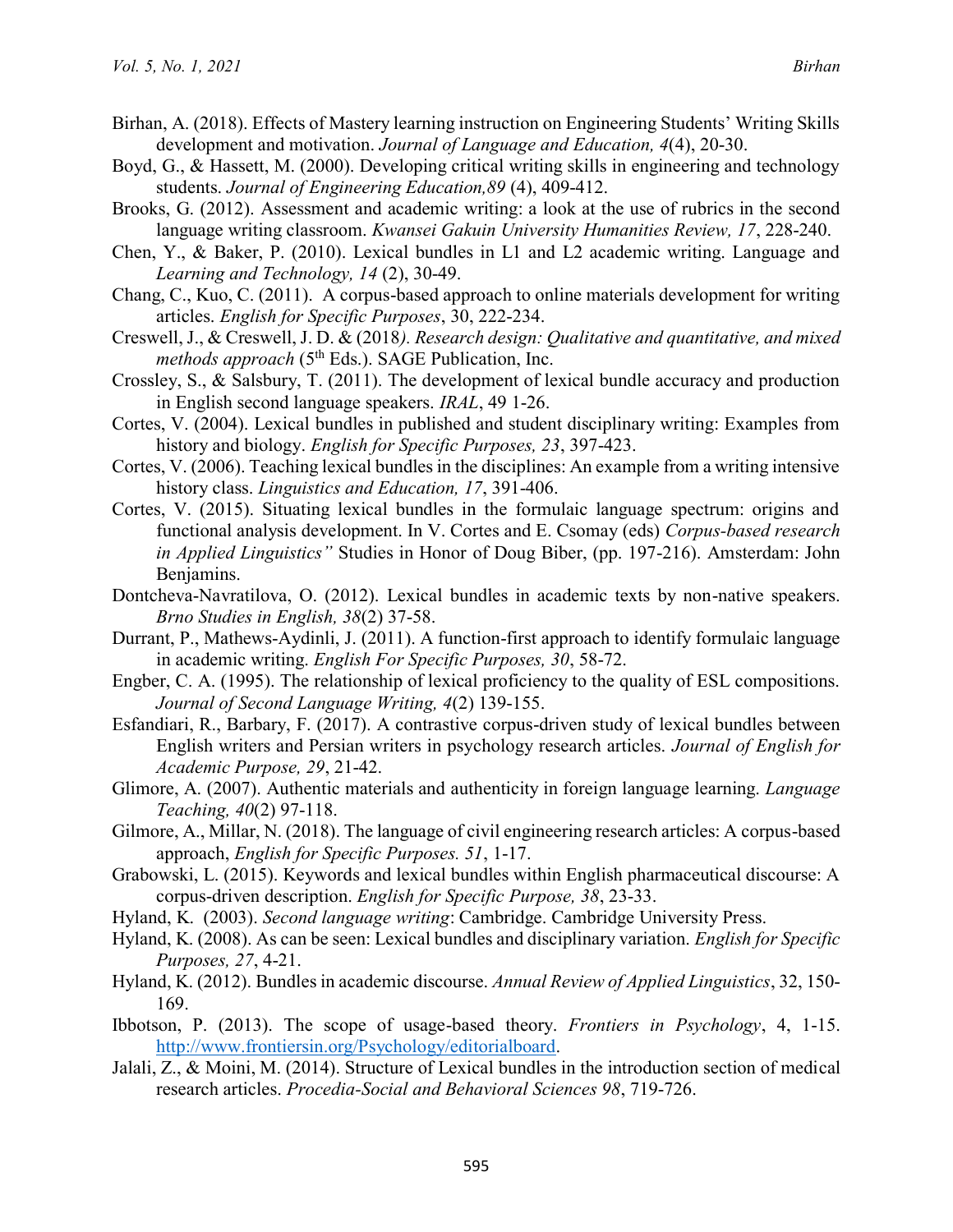- Jalali, Z., Moini, M., Arani, M. (2015). Structural and Functional Analysis of lexical bundles in medical research articles: a corpus-based study. *International Journal of Information Science and Management, 13*(1), 51-69.
- Jalali, H., Zarei, G. (2016). Academic writing revisited: A phraseological analysis of applied linguistics high-stake genres from the perspective of lexical bundles. *The Journal of Teaching Language Skills, 7*(4) 87-114.
- Jiang, F., Hyland, K. (2017). Metadicursive nouns: interaction and cohesion in abstract moves. *English for Specific Purposes, 45,* 1-14.
- Kazemi, M., Katirael, S., & Rasekh, A. (2014). The Impact of teaching lexical bundles on improving Iranian EFL students' writing skill. *Procedia-Social Behavioral Sciences 98*, 864- 869.
- Kazemi, M., Kohandani, M., & Farzaneh, N., (2014). The impact of lexical bundles on how applied linguistics articles are evaluated. *Procedia-Social and Behavioral Sciences 98*, 890-875.
- Khedri, M., Heng, C., & Ebrahimi, S. (2013). An exploration of interactive metadiscourse markers in academic research article abstracts in two disciplines. *Discourse Studies, 15*(3), 319-331.
- Koester, A. (2006). *Investigating Workplace Discourse.* London: Routledge.
- Lee, H., Warschauer, M., & Lee, J. H. (2017). The effects of concordance -based electronic glosses on L2 vocabulary learning. *Language Learning &Technology, 21* (2), 32–51.
- Millan, E. (2010). Writer's presence in research articles from different disciplines. *Iberica, 20*, 35- 56.
- Moynie, J. (2018). Lexical bundles within English for academic purposes written teaching materials: A canadian context. (MA thesis) Carleton University, Ottawa, Ontario.
- Niu, G. (2015). A *corpus-based analysis of lexical bundles in English introductions of Chinese and international students' theses*. Springer International Publishing Switzerland, 486-493.
- Pan, F., Reppen, R., Biber, D. (2016). Comparing patterns of L1 versus L2 English academic professionals: lexical bundles in Telecommunications research journals. *Journal of English for Academic Purposes, 21*, 60-71.
- Qin, J. (2014). Use of formulaic bundles by non-native English graduate writers and published authors in applied linguistics. *System, 42*, 220-231.
- Pang, W. (2010). Lexical bundles and the construction of an academic voice: a pedagogical perspective. *Asian EFL Journal*, 47, 2-13.
- Paquot, M., (2010). *Academic vocabulary in learning writing: from extraction to analysis*. Continuum.
- Petrovska, I. (2012). Teaching Lexical bundles patterns in English and Macedonian tourism discourse. *Procedia-Social and Behavioral Sciences 44*, 228-235.
- Rahimi, M., Momeni, G., & Nejati, R. (2012). The impact of lexically-based language teaching on students' achievement in learning English as a foreign language. *Procedia-Social and Behavioral Sciences 31*, 31-36.
- Rashtchi, M., Ali Mohammadi, M. (2017). Teaching lexical bundles to improve academic writing via tasks: Does the type of input matter? *Electronic Journal of Foreign Language Teaching, 14* (2) 201-219.
- Razi, S. (2015). Development of a rubric to assess academic writing incorporating plagiarism detectors*. SAGE Open*, 5(2)1-13
- Salazar, D. (2014). *Lexical bundles in native and non-native scientific writing*. Benjamins Publishing.